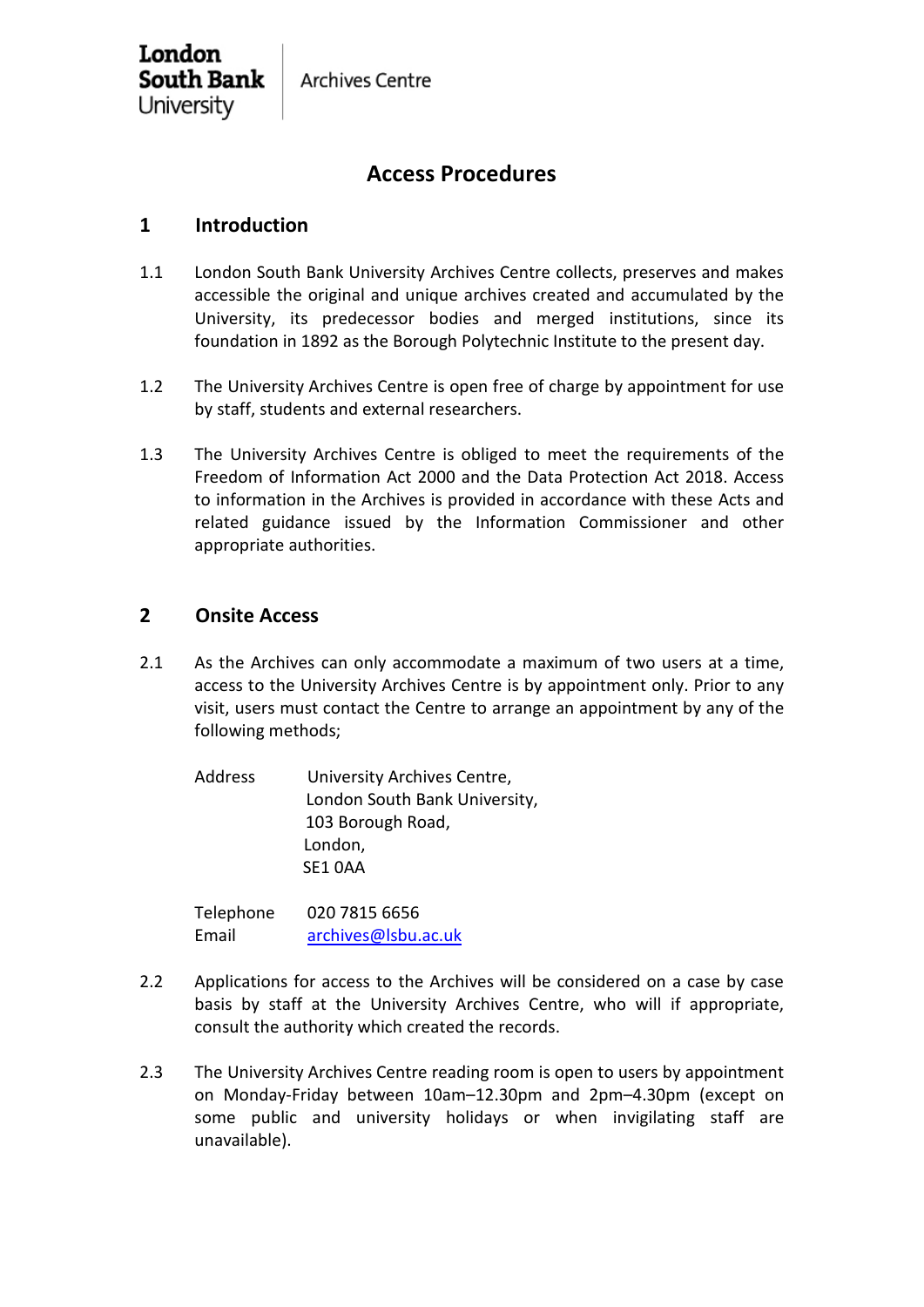- 2.4 All new users are required to sign a Reader's Registration Form (available at the end of this document), which includes details of their name, address, nature of their research and an agreement that they will abide by the reading room rules and fulfil their responsibilities under the Data Protection Act 1998.
- 2.5 Visitors will be asked to leave any coats, bags or bulky luggage in the storage area provided.
- 2.6 In line with the Freedom of Information Act 2000 and the Environmental Information Regulation 2004, the general records held by the University Archives Centre will be open to the public unless a specific exemption applies. Records containing personal data may be exempt from disclosure under the provision of the Data Protection Act 1998.
- 2.7 Unless a period of closure has been specified by legislation or by the depositor, records will normally be open to the public as soon as they have been catalogued.
- 2.8 As a rule, only catalogued material is available for use.
- 2.9 The University Archives Centre reserves the right to refuse access to material where access would be detrimental to its physical condition.
- 2.10 Archives may only be consulted in the University Archives Centre's reading room and must never be taken out of it under any circumstances.
- 2.11 Users must not enter non-public areas whilst using the University Archives Centre facilities.
- 2.12 Only pencil is permitted for use in the University Archives Centre.
- 2.13 Users are allowed a maximum of three archival items at any one time.
- 2.14 Users must not rearrange any archives, remove items from transparent sleeves, take tracings or rubbings, mark any records in any way or lay books, papers or other objects (except book-weights) on the archives.
- 2.15 All archives should be handled with care and used with any equipment supplied by the University Archives Centre's staff for their preservation (e.g. book rests).
- 2.16 All users handling archives in the reading room, including the University's staff, will be supervised by Archives staff.
- 2.17 Reproductions of archival material can made for private research and noncommercial purposes, once permission has been granted by Archives Centre staff. Photocopying of original documents may only be undertaken by Archives Centre staff and the University Archives Centre reserves the right to refuse any photocopying request. Non-flash photography is permitted upon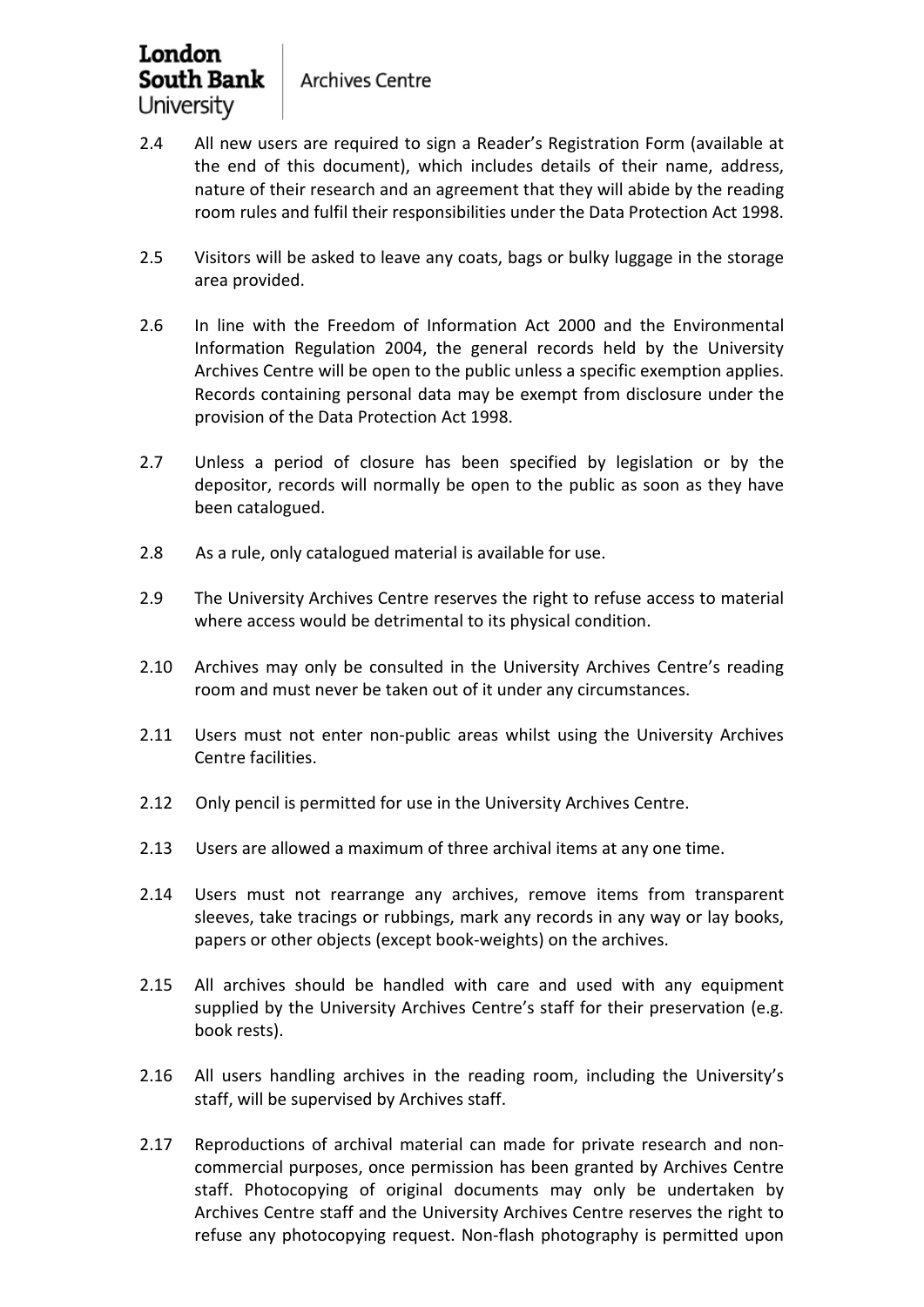**Archives Centre** 

completion of a 'Self-Service Photography Application Form'. The University Archives Centre will charge for photocopying, but self-service photography is free.

- 2.18 Reproductions for publication can only be undertaken with written permission from the University Archives Centre. Charges may apply.
- 2.19 Digital archival records will be accessed via the Centre's dedicated user computer situated in the reading room. Users will not be permitted to use external storage devices such as USB drives without permission of University Archives Centre staff in order to protect against unauthorised copying. Access to the digital records will not be permitted on personal laptops or other devices, unless the records are already accessible through the Centre's online catalogue.
- 2.20 Food and drink are not permitted in the University Archives Centre.
- 2.21 Smoking is forbidden in the University Archives Centre.
- 2.22 All users must treat the University Archives Centre's staff with respect.
- 2.23 We aim to make the material in the Archives accessible to all users. Please contact the University Archives Centre regarding access arrangements for [readers with disabilities.](http://www.bodley.ox.ac.uk/guides/pdf/disabilities.pdf)

### **3. Offsite Access**

- 3.1 University Archives Centre staff will respond to all research enquiries whether by post, email or telephone. They will not undertake detailed research on behalf of enquirers other than in exceptional circumstances.
- 3.2 The University Archives Centre is committed to increasing access to its collections by making online finding aids available.
- 3.3 The University Archives Centre creates and maintains to professional standards a catalogue of its archive collections which is available online at [http://www.calmview2.eu/lsbu/calmview/.](https://mail.lsbu.ac.uk/owa/redir.aspx?C=KaNbRHfAZfftpmXr9a2_7aoxo9OnM-LYYqqzdsZWKYNrrz9dIMLVCA..&URL=http%3a%2f%2fwww.calmview2.eu%2flsbu%2fcalmview%2f) Some catalogue records are linked to images of the records themselves.
- 3.4 Collection-level descriptions are available on AIM25: [http://www.aim25.ac.uk](http://www.aim25.ac.uk/) and abridged catalogues can be viewed on The Archives Hub: <http://archiveshub.ac.uk/>
- 3.5 Digital and digitised records may be emailed to users upon request, providing a copyright declaration form is first signed. Records will only be email to users for private research and non-commercial purposes.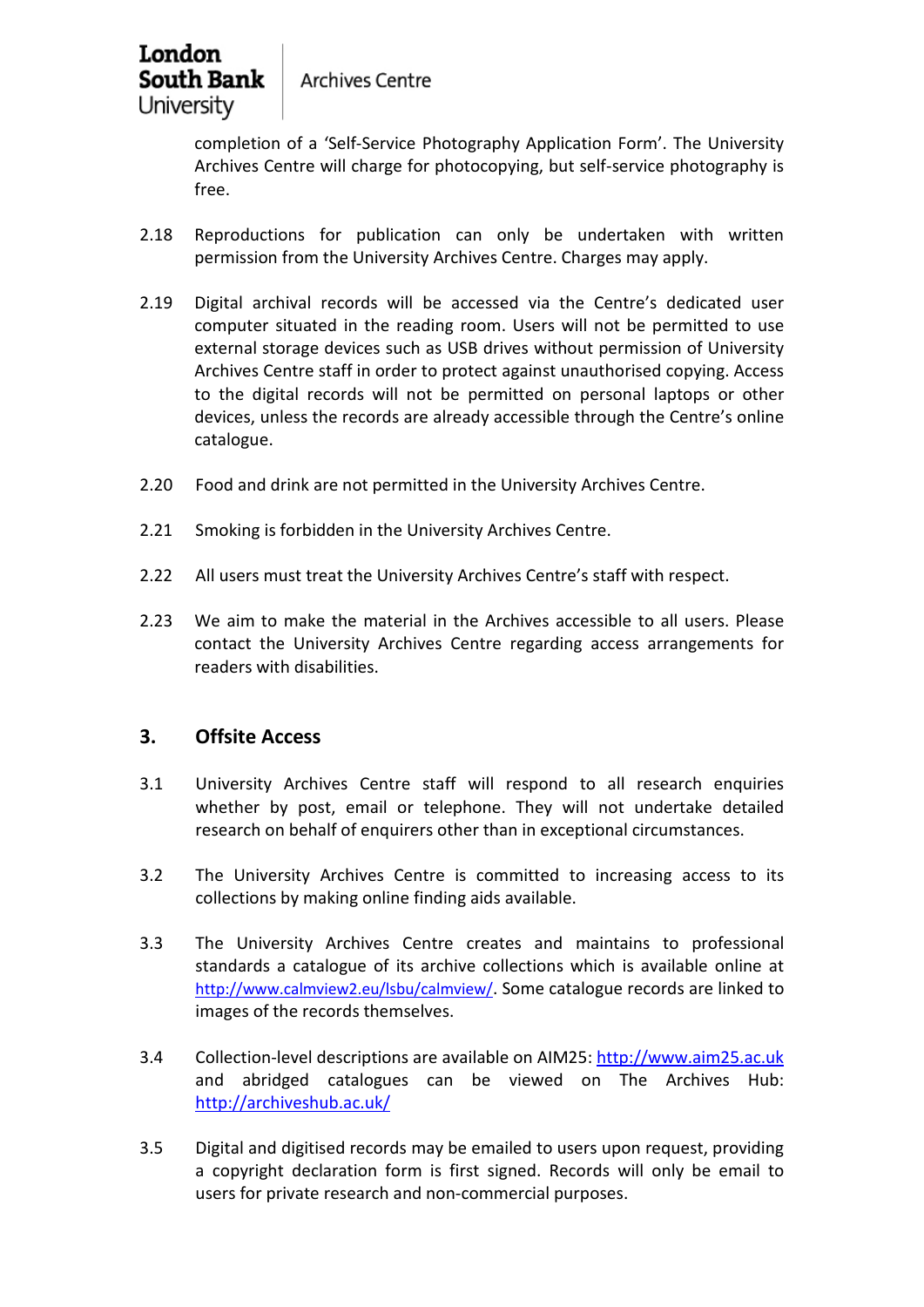#### London **South Bank Archives Centre** University

## **4 Review**

4.1 To ensure that the procedures meet the University's operational and legal requirements they will be reviewed every five years by the University Archives and Information Compliance Team.

**May 2018 Due to be reviewed in 2023**